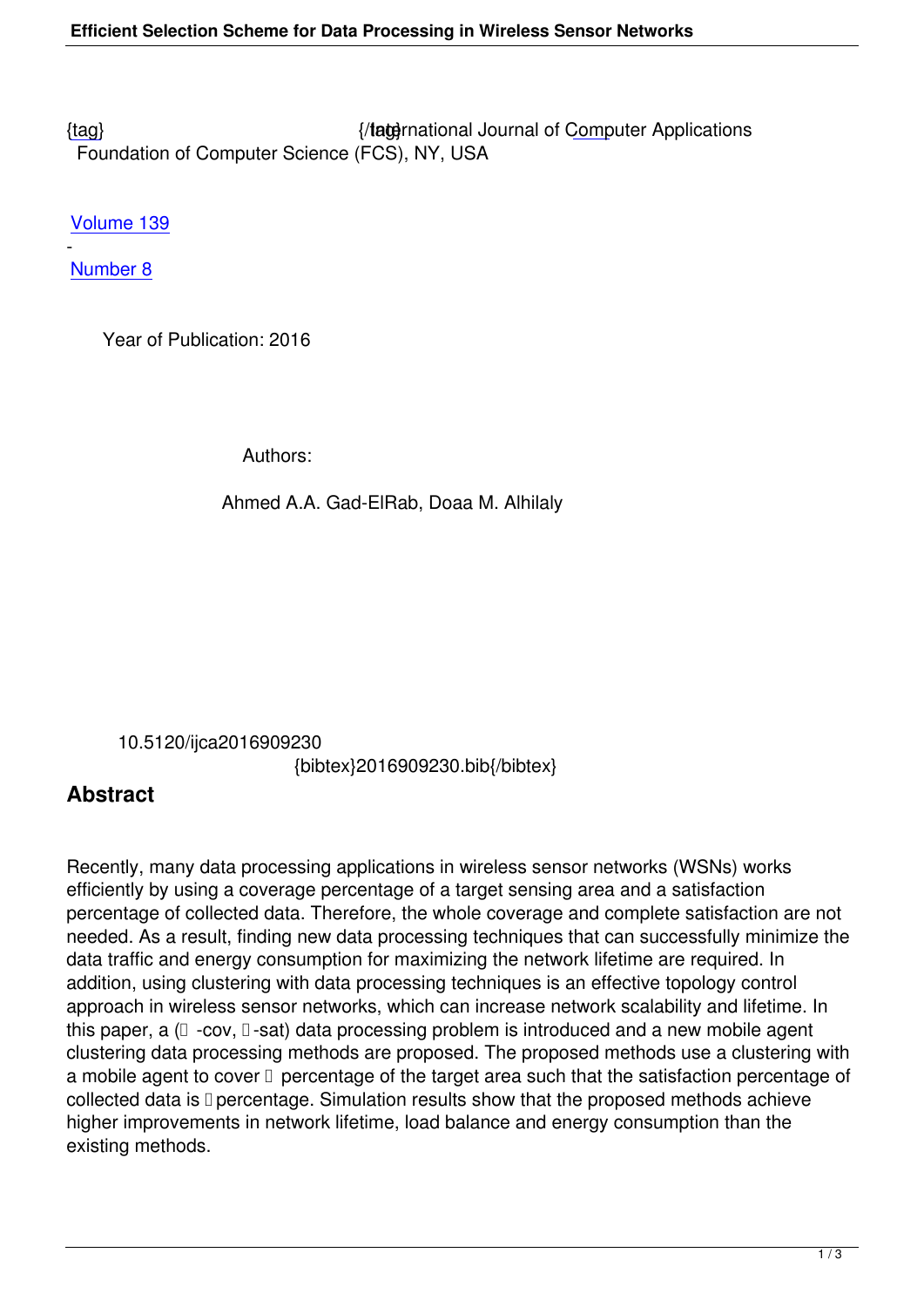## **References**

 1. Wooldridge, Michael, and Nicholas R. Jennings. "Intelligent agents: Theory and practice." Knowledge engineering review 10.2 (1995): 115-152.

 2. J Fan H Huang S Zhang, Y Sun. Cooperative data processing algorithm based on mobile agent in wireless sensor networks. International Journal of Distributed Sensor Networks, Vol.2012, 2012.

 3. M. Chen, S. Gonzalez, and V. C. M. Leung, Applications and design issues for mobile agents in wireless sensor networks, IEEEm Wireless Communications, vol. 14, no. 6, pp. 20–26, 2007.

 4. Y. C. Tseng, S. P. Kuo, H. W. Lee, and C. F. Huang, Location tracking in a wireless sensor network by mobile agents and its data fusion strategies,Computer Journal, vol. 47, no. 4, pp. 448–460, 2004

 5. H. Qi and F. Wang, Optimal itinerary analysis for mobile agents in ad hoc wireless sensor networks, in Proceedings of the IEEE International Conference on Communications (ICC '01), Helsinki, Finland, June 2001.

 6. Dilip Kumar and RB Patel. Multi-hop data communication algorithm for clustered wireless sensor networks. International Journal of Distributed Sensor Networks, Vol.2011, 2011.

 7. G. Sharma and R. Mazumdar, Hybrid sensor networks: a small world, in Proceedings of the 6th ACM International Symposium on Mobile Ad Hoc Networking and Computing (MOBIHOC '05), pp. 366–377, usa, May 2005.

 8. W. B. Heinzelman, A. P. Chandrakasan, and H. Balakrishnan, An application-specific protocol architecture for wireless microsensor networks, IEEE Transactions on Wireles Communications, vol. 1, no. 4, pp. 660–670, 2002.

 9. G. Xin, W. H. Yang, and B. DeGang, EEHCA: an energy efficient hierarchical clustering algorithm for wireless sensor networks, Information Technology Journal, vol. 7, no. 2, pp. 245–252, 2008.

 10. O. Younis and S. Fahmy, HEED: a hybrid, energy-efficient, distributed clustering approach for ad hoc sensor networks, IEEE Transactions on Mobile Computing, vol. 3, no. 4, pp. 366– 379, 2004.

 11. F. Xianging and S. Yulin, Improvement on LEACH protocol of wireless sensor networks, in Proceeding of International Conference on Sensor Technologies and Applications, pp. 260– 264, 2007.

 12. A. A. Abbasi and M. Younis, A survey on clustering algorithms forwireless sensor networks, Computer Communications, vol. 30, no. 14-15, pp. 28262841, 2007.

 13. G. Anastasi, M. Conti, M. D. Francesco, and A. Passarella, Energy conservation in wireless sensor networks: a survey, Ad Hoc Networks, vol. 7, no. 3, pp. 537568, 2009.

 14. I. F. Akyildiz, W. Su, Y. Sankarasubramaniam, and E. Cayirci, A survey on sensor networks, IEEE Communications Magazine, vol. 40, no. 8, pp. 102105, 2002.

 15. H. Qi, Y. Xu, and X.Wang, Mobile-agent-based collaborative signal and information processing in sensor networks, Proceedings of the IEEE, vol. 91, no. 8, pp. 11721183, 2003.

 16. J. J. Chang, P. C. Hsiu, and T. W. Kuo, Search-oriented deployment strategies for wireless sensor networks, in Proceedings of the 10th IEEE International Symposium on Object and Component-Oriented Real- Time Distributed Computing (ISORC 07), pp. 164171, Santorini Island, Greece,May 2007.

17. I. Joe, A path selection algorithm with energy efficiency for wireless sensor networks, in